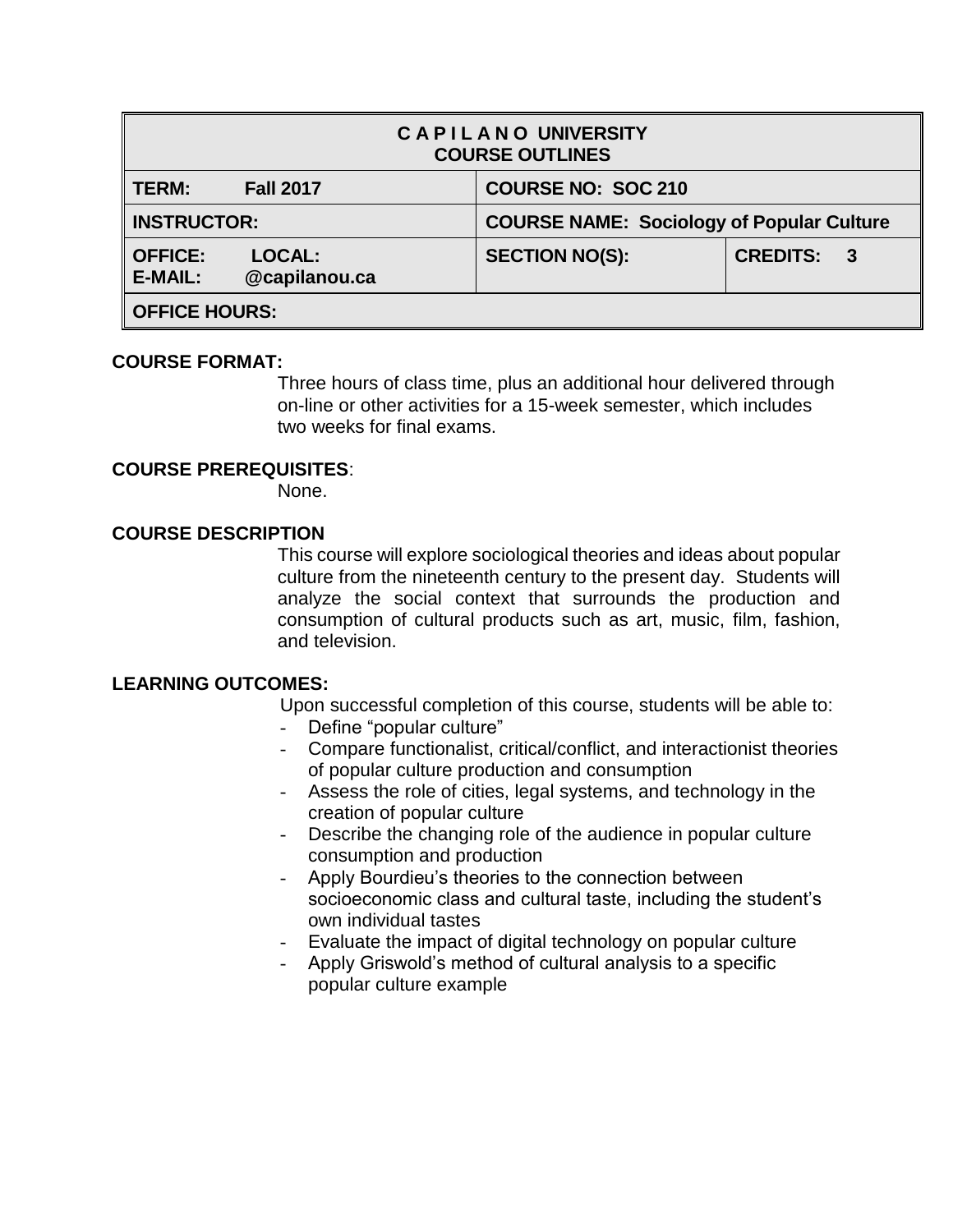# **COURSE WEBSITE:**

moodle.capilanou.ca

### **REQUIRED TEXTS:**

Grazian, David. Mix It Up: Popular Culture, Mass Media, and Society. NY: WW Norton, 2010.

Various articles and book chapters available from the SOC 210 Moodle site. (See below for more information).

### **COURSE CONTENT:**

| <b>Week</b>      | <b>Topic</b>                          | <b>Readings</b>                          |
|------------------|---------------------------------------|------------------------------------------|
| 1.1              | Introduction                          | Grazian ch. 1                            |
| $\overline{1.2}$ | Introduction 2                        | Becker, Art as Collective Action         |
| 2.1              | Introduction 3                        | Griswold, A Methodological               |
|                  |                                       | Framework for the Sociology of           |
|                  |                                       | Culture                                  |
| 2.2              | <b>Theoretical Perspectives:</b>      | Grazian, ch. 2                           |
|                  | Functionalism                         |                                          |
| 3.1              | Functionalism 2                       |                                          |
| $\overline{3.2}$ | <b>Theoretical Perspectives:</b>      | Grazian, ch. 3                           |
|                  | <b>Critical/Conflict</b>              |                                          |
| $\overline{4.1}$ | <b>Critical/Conflict 2</b>            | Marx and Engels, The German              |
|                  |                                       | Ideology                                 |
| 4.2              | <b>Critical/Conflict 3</b>            | Horkheimer and Adorno, The               |
|                  |                                       | <b>Culture Industry</b>                  |
| 5.1              | <b>Theoretical Perspectives:</b>      | Grazian, ch. 4                           |
|                  | Interactionism                        |                                          |
| 5.2              | Interactionism 2                      |                                          |
| 6.1              | <b>Creating Popular Culture</b>       | Grazian, ch. 5                           |
| 6.2              | <b>Creating Popular Culture 2</b>     | Hess, The Rap Career                     |
| 7.1              | <b>MIDTERM EXAM</b>                   |                                          |
| $\overline{7.2}$ | The Business of Media                 | Grazian, ch. 6                           |
| 8.1              | The Business of Media 2               |                                          |
| 8.2              | <b>Cultural Consumption and Class</b> | Grazian, ch. 7                           |
| 9.1              | <b>Consumption and Class 2</b>        | Bourdieu, Distiction                     |
| 9.2              | Consumption and Class 3               |                                          |
| 10.1             | <b>Consumption and Class 4</b>        | Khan, The New Elitists; Veenstra,        |
|                  |                                       | <b>Class Position and Musical Tastes</b> |
| 10.2             | <b>Audiences and Meaning</b>          | Grazian, ch. 8                           |
|                  | <b>RESEARCH PAPER DUE</b>             |                                          |
| 11.1             | Audiences and Meaning 2               | Joly-Corcoran and Ludlow, Thank          |
|                  |                                       | the Maker                                |
| 11.2             | <b>Culture and Consumption</b>        | Grazian, ch. 9                           |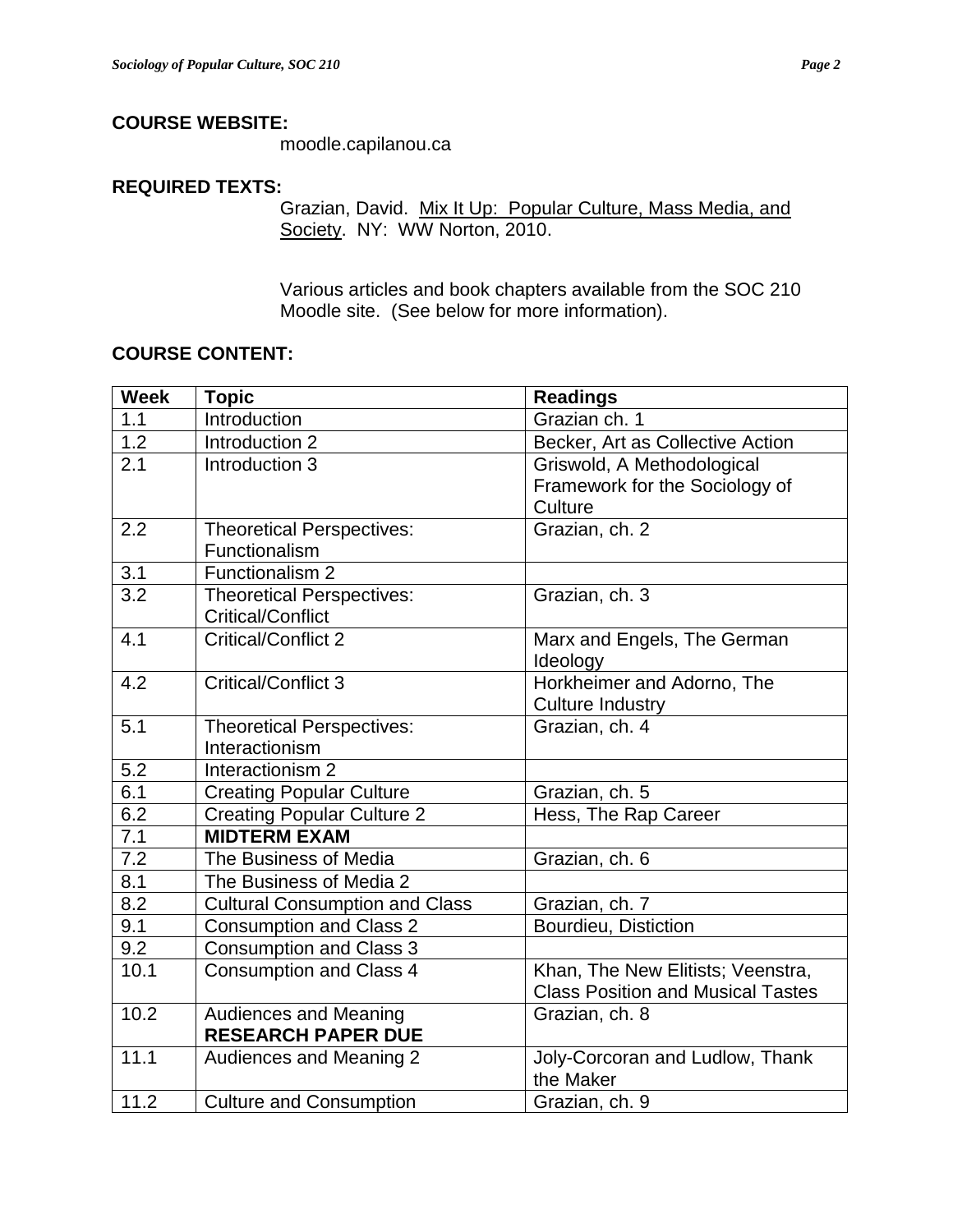| 12.1   | <b>Culture and Consumption 2</b>      |                          |
|--------|---------------------------------------|--------------------------|
| 12.2   | <b>Culture and Consumption 3</b>      | Hannigan, Fantasy Cities |
| 13.1   | <b>Digital Popular Culture</b>        | Grazian ch. 10           |
| 13.2   | Digital Popular Culture 2             |                          |
| 14 and | <b>FINAL EXAM will be during this</b> |                          |
| 15     | exam period                           |                          |

# **COURSE ASSIGNMENTS:**

Each student must write a **research paper** applying Griswold's method of cultural analysis (see reading for week 2.1) to a popular culture example of your choice. This could be a TV show, movie, popular novel, YouTube star, etc. A full description of the assignment will be made available by the second week of classes.

There will be two **exams**, one of them a midterm and the other a final exam, consisting of short-answer and essay-style questions.

There will be a set of **online fourth-hour** activities that will build on the readings and classroom material. Refer to the course website for more information.

The **participation** mark will be based on "minute papers": very short papers (as short as a sentence) written in-class and marked as either "complete" or "incomplete." These papers might ask you to summarize one of the main points of that day's class, or of the readings for the class, or to think of a question that is related to the day's topic that wasn't answered in the lecture or discussion.

# **EVALUATION PROFILE:**

| Research paper:                 | 30%        |
|---------------------------------|------------|
| Midterm exam:                   | <b>25%</b> |
| Final exam:                     | 30%        |
| Fourth-hour online assignments: | 10%        |
| Participation:                  | .5%        |
|                                 | 100%       |